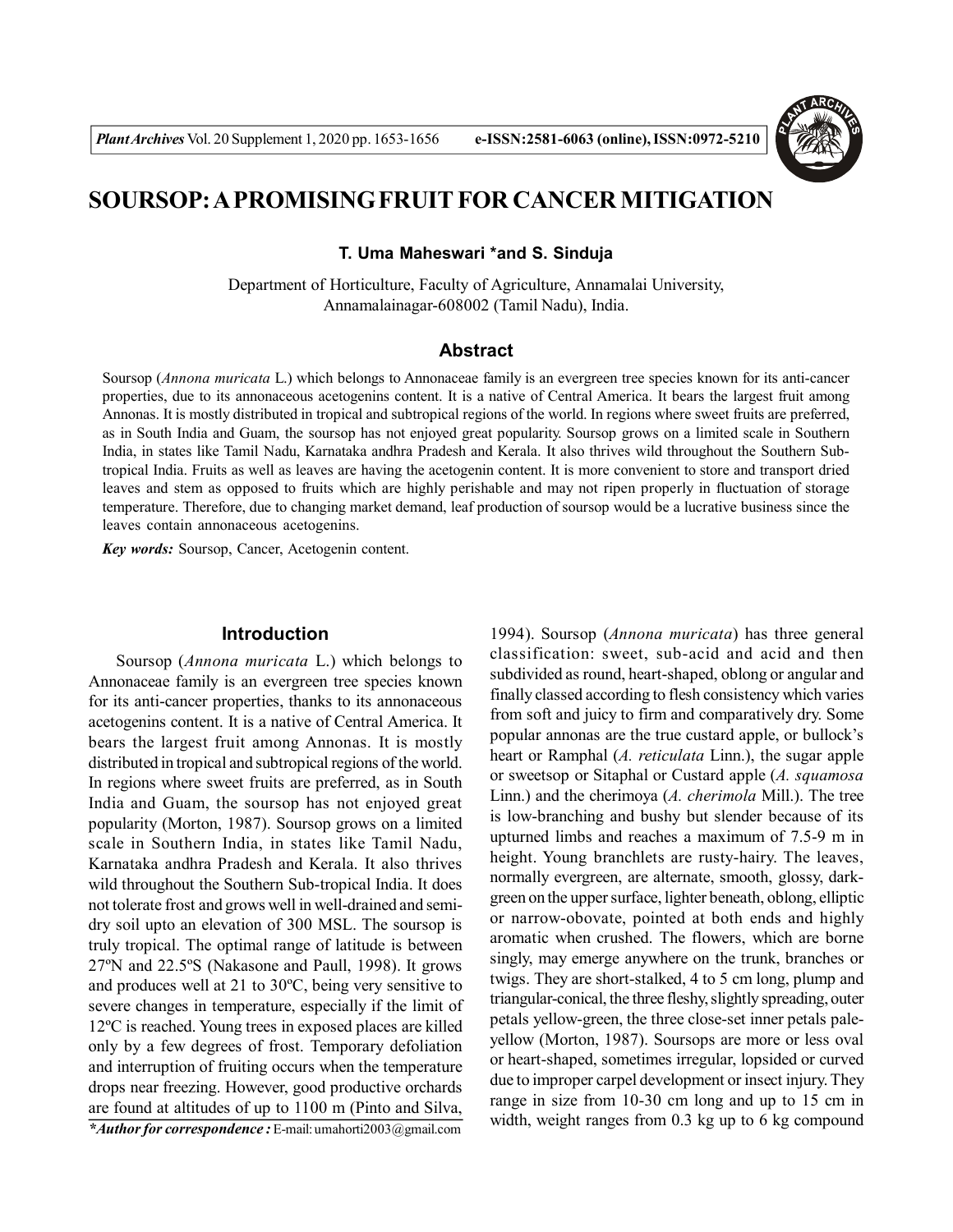

**Fig. 1:** a. Soursop Fruit, b. Seeds of Soursop Fruit, c. Flower of Soursop, d. The whole tree of Soursop.

and covered with a reticulated, leathery-appearing but tender, inedible, bitter skin from which protrude few or many stubby, or more elongated and curved, soft, pliable "spines". The tips break off easily when the fruit is fully ripe. The skin of the immature fruit is usually dark-green, becoming slightly yellowish-green before the fruit is soft to the touch. The inner surface of the skin is granular and separates easily from the mass of snow-white, fibrous, juicy segments-much like flakes of raw fish-surrounding the central, soft-pithy core. In aroma, the fruit is some what pineapple-like, but its musky, sub-acid to acid flavor is unique. Most of the closely-packed segments are seedless. In each fertile segment there is a single oval, smooth, hard, black seed, 1.25 to 2 cm long and a large fruit may contain a few dozen to 200 or more seeds. The fruit consists of about 67.5% edible white pulp with a pleasing fragrance and flavor. It is a good source of vitamins B and C with some calcium and phosphorus.

#### **Food and Medicinal uses**

It has numerous uses. The young green fruits with seeds that are still soft can be cooked as vegetable. When ripe, the flesh can be eaten off hand or as dessert, or processed into candies, jams and jelly. Its juice is used for flavoring or packaged into refreshing guyabano drinks. The leaves are used as herbal medicine. Because the tree is small and tolerant of partial shade, it can be intercropped with coconut or with large fruit trees like mango, durian, avocado and jackfruit. Soursop leaf contains annonaceous acetogenins which exhibited significant inhibitory effects against six human cancer cell lines: lung, breast, colon, pancreatic, kidney carcinoma (Vieira *et al.,* 2010). It has also been found to contain compounds which were responsible for inhibiting uric acid

formation in hyperuricemic induced lab wistar rat and it shows potential for developing medicine to cure gout (Sri-Wahjuni *et al.,* 2012). Soursop Leaves Crude Extract (AMCE) exhibited cytotoxicity toward breast cancer cell lines and reduced the tumor's size and weight in lab mice. Thus it is a promising candidate for cancer treatment especially in breast cancer as an alternative to conventional drugs (Najmuddin *et al.,* 2016). Extracts of *Annona muricata* and *Annona reticulata* inhibited the growth of *Plasmodium falciparum*, a malaria causing organism (Yamthe *et al.,* 2015). The aqueous extract of *Annona muricata* (Graviola tea) has shown considerable antioxidant potentials. The bark, leaves, fruit, roots and seeds are known since long for various medicinal uses. The fruit and juice is used against worms and parasites, to cool down fevers, to increase lactation after childbirth. The seeds can be crushed and then used against internal or external parasites, head lice and worms (Taylor, 2002). The tea prepared from the leaves is used as a sedative and a soporific (inducer of sleep) in the West Indies and Peruvian Andes. This infusion is also used to relief pain or for antispasmodic purposes. For liver problems, leaf tea is used in the Brazilian Amazon (Schultes *et al.,* 1990). Traditionally it is used in medicinal herbal drugs to cure various diseases such as for diarrhoea (fruit), cough, hypertension, rheumatism, tumers, cancer, asthma, childbirth, lagtagogue (fruit), malaria, tranquilizer, skin rashes, parasites (seeds), worms (seeds), liver problems, arthritis (used externally) etc. (Morton, 1980). The leaf decoction is lethal to head lice and bedbugs. The wood is pale, aromatic, soft, light in weight and not durable. It has been used for ox yokes because it does not cause hair loss on the neck (Standley *et al.,* 1946). The roots of the tree are employed as a vermifuge and the root bark as an antidote for poisoning (Watt *et al.,* 1962). Nowadays people are more aware of the detrimental effects of Allelopathic medicine. So, they are starting to look for alternative medicine, which is eco-friendly and gives no side effects. Moreover, taking delicious fruits as medicine also gives an immense pleasure to the patient thereby giving an added psychological push to the healing process. People are willing to pay any amount for a side-effectsfree alternative medicine. Tea prepared from soursop leaves and stem has recently been gaining wider popularity and shade dried leaves and stem fetches very premium prices in e-commerce vendors. It is more convenient to store and transport dried leaves and stem as opposed to fruits which are highly perishable and may not ripen properly in fluctuation of storage temperature. Therefore, due to changing market demand, leaf production of soursop would be a lucrative business since the leaves contain annonaceous acetogenins.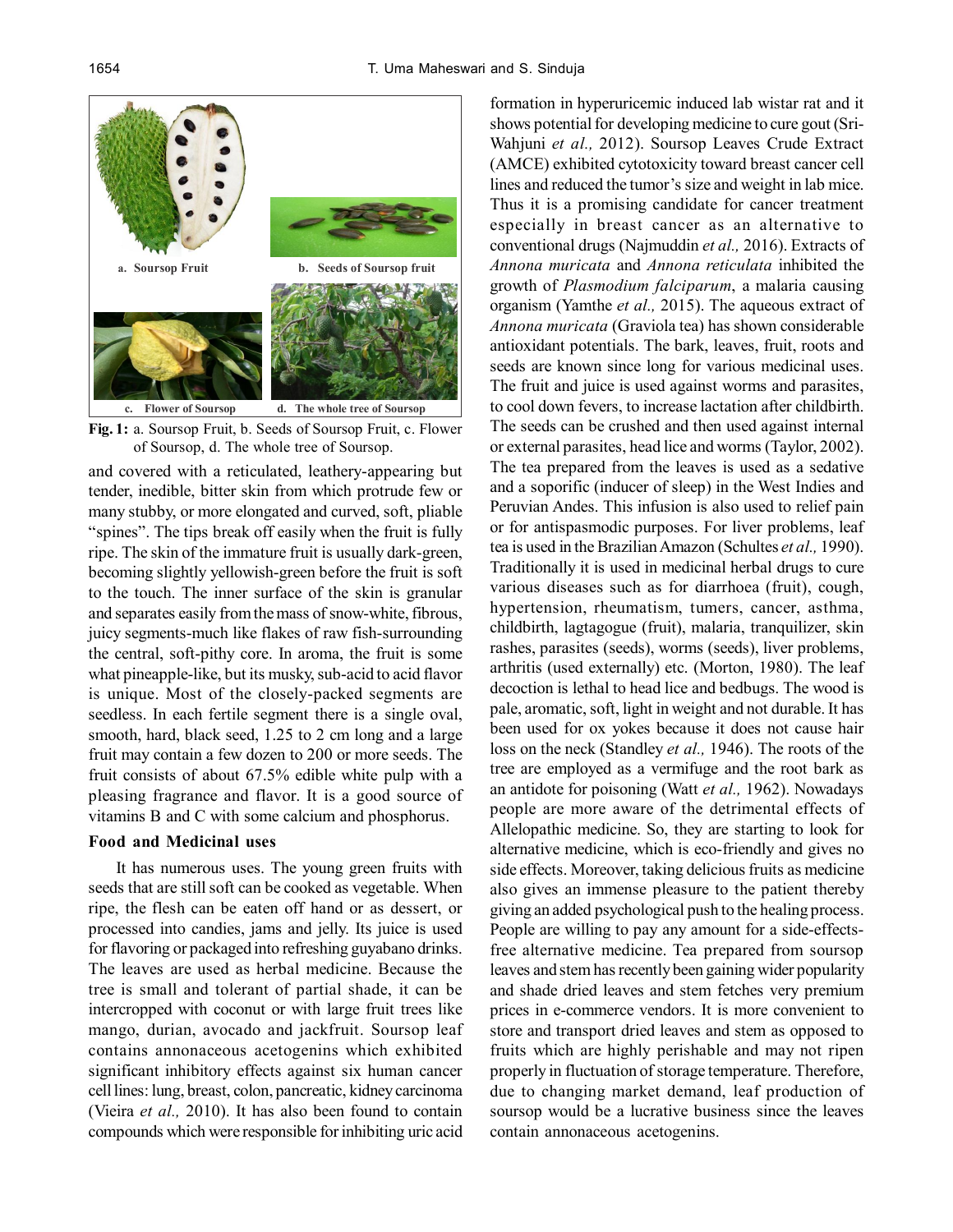# **Propagation and planting**

Soursop can be propagated from seed and by budding. The height of the plant is not greatly affected by budding and the majority of producers prefers using grafted seedlings rather than seeded seedlings. Propagation by seed or graft is done in plastic bags in a growth medium that varies from region to region. The constituents in the growth medium in the nursery phase are very important. Depending on the material and quantity used, there is the possibility of interfering with seed germination and of phytotoxicity burning the young leaves and causing the death of the seedlings (Pinto and Silva, 1994). Poor emergence of soursop seedlings is as a result of poor storability of the seeds. Soursop seeds lose viability easily and do not store for a very long time and are, therefore, best sown without delay (Ken and Robert, 2011). Soursop has thick black seed coat that reduces water inhibition during the first stage of germination and therefore requires some pre-sowing treatments to enhance germination and seedling emergence (Okoli *et al.,* 2016). It is preferable to select only the sunken seeds when soaked in water and sowing right after extraction. The land planting field should be deep ploughed and levelled. In normal practice a spacing of 4 to 6 meters is

recommended depending on climate and soil type (Tripathi *et al.,* 2014). In high density planting  $2.4 \times 2.4$  m of spacing is adopted in Puerto Rico (Morton, 1987). Pit of  $60 \times 60 \times 60$  cm size are dug and filled with a mixture of 3:1 top soil and compost. It is preferable to plant in early evening or on cloudy days. Plants should be 8-12 months old and 50-90 cm in height. Plants should be watered immediately after transplanting.

# **Training and pruning**

Soursop trees usually attain symmetrically conical shape and are adapted to the central leader system. The fruits are borne on the lateral branches and hangs down for ease of harvesting. Little pruning is not required after training of the trees. Branch pruning is done to promote uniform air movement and light penetration. Diseased, interlocking and weak branches should be removed.

# **Flowering and pollination**

In India, soursop flowers and fruits

require 27-35 days for flower bud development from initiation to anthesis. Flowering can extend from 3-6 months (Tripathi *et al.,* 2014). The flowers exhibit both dichogomy and a protogynous nature. Anthesis takes place between noon and 8 pm and 4 am to 8 am with pollen release ocuring between 4 am and 8 am.

# **Manuring**

Adequate fertilization of the planting pit is a basic condition for excellent seedling growth that will result in a productive adult plant producing good quality fruit. The amount of fertilizer to apply is based on soil analysis and on the volume of pit. It is recommended to apply 40 g Nitrigen and 60 g potassium to one year old plant. Four and onwards 180 g Nitrogen, 120 g Phosphorus and 180 g Potassium should be applied to each tree. In addition adequate quality of organic manure should be applied. Fertilizer should be applied around the plant but only lightly incorporated into the soil to avoid damaging the developing root system. The required quantity of N and K fertilizer should be divided into three doses. First dose should be applied at onset of rainy season, second in the middle and third at the end of the rainy season. Water stress should be prevented to produce good crop.



during the months of April to October. It Fig. 2: e. value added products from Soursop (Juice, frozen pulp, jam and jelly)